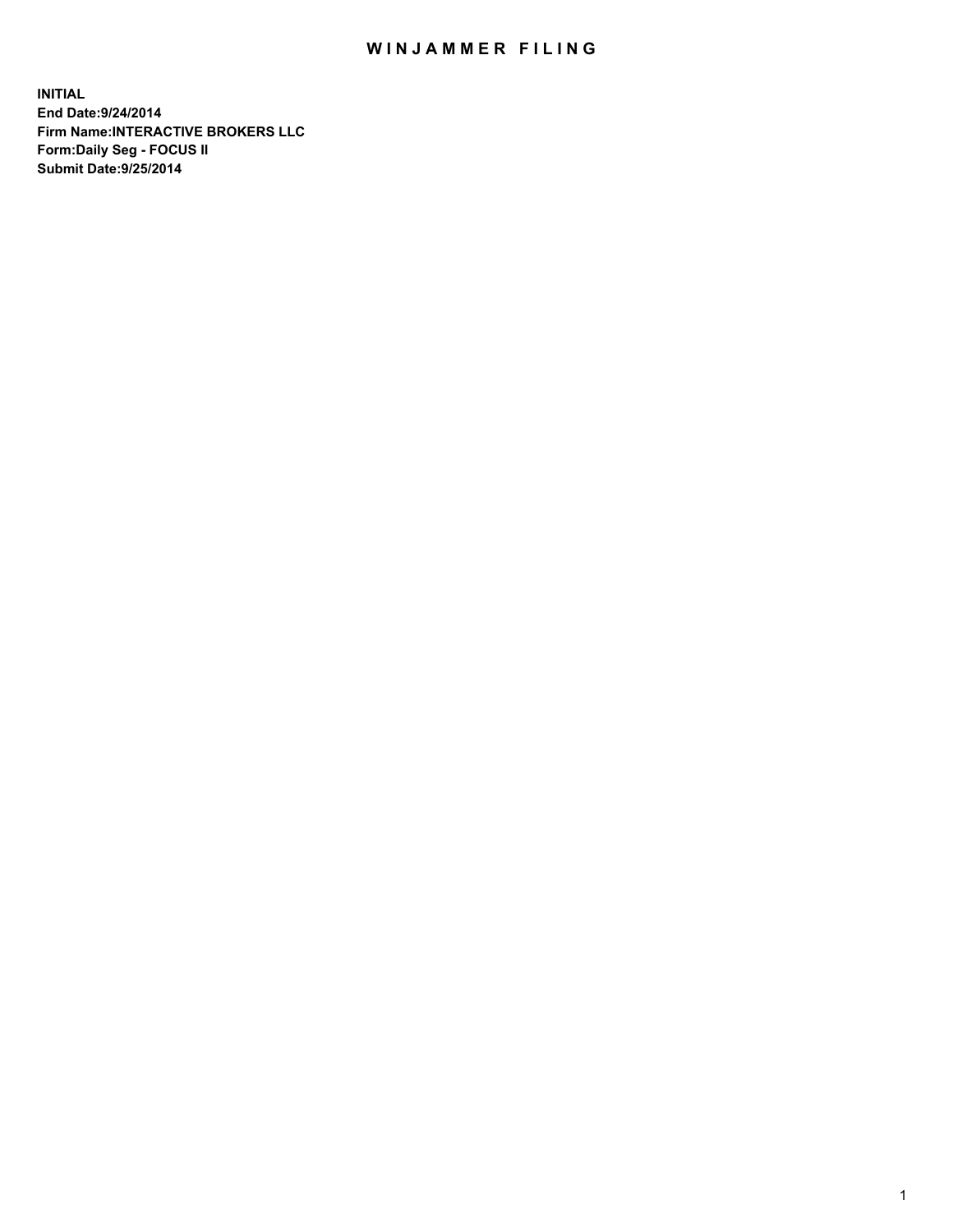## **INITIAL End Date:9/24/2014 Firm Name:INTERACTIVE BROKERS LLC Form:Daily Seg - FOCUS II Submit Date:9/25/2014 Daily Segregation - Cover Page**

| Name of Company<br><b>Contact Name</b><br><b>Contact Phone Number</b><br><b>Contact Email Address</b>    | <b>INTERACTIVE BROKERS LLC</b><br><b>Michael Ellman</b><br>203-422-8926<br>mellman@interactivebrokers.co<br>$m$ |
|----------------------------------------------------------------------------------------------------------|-----------------------------------------------------------------------------------------------------------------|
| FCM's Customer Segregated Funds Residual Interest Target (choose one):<br>a. Minimum dollar amount: ; or | $\overline{\mathbf{0}}$                                                                                         |
| b. Minimum percentage of customer segregated funds required:% ; or                                       | 0                                                                                                               |
| c. Dollar amount range between: and; or                                                                  | 155,000,000 245,000,000                                                                                         |
| d. Percentage range of customer segregated funds required between:% and%.                                | 0 <sub>0</sub>                                                                                                  |
| FCM's Customer Secured Amount Funds Residual Interest Target (choose one):                               |                                                                                                                 |
| a. Minimum dollar amount: ; or                                                                           | $\overline{\mathbf{0}}$                                                                                         |
| b. Minimum percentage of customer secured funds required:% ; or                                          | 0                                                                                                               |
| c. Dollar amount range between: and; or                                                                  | 80,000,000 120,000,000                                                                                          |
| d. Percentage range of customer secured funds required between:% and%.                                   | 0 <sub>0</sub>                                                                                                  |
| FCM's Cleared Swaps Customer Collateral Residual Interest Target (choose one):                           |                                                                                                                 |
| a. Minimum dollar amount: ; or                                                                           | $\overline{\mathbf{0}}$                                                                                         |
| b. Minimum percentage of cleared swaps customer collateral required:% ; or                               | $\overline{\mathbf{0}}$                                                                                         |
| c. Dollar amount range between: and; or                                                                  | 0 <sub>0</sub>                                                                                                  |
| d. Percentage range of cleared swaps customer collateral required between:% and%.                        | 0 <sub>0</sub>                                                                                                  |
| Current ANC:on                                                                                           | 2,294,151,589 24-SEP-2014                                                                                       |
| <b>Broker Dealer Minimum</b>                                                                             | 373,632,683                                                                                                     |
| Debit/Deficit - CustomersCurrent AmountGross Amount                                                      |                                                                                                                 |
| Domestic Debit/Deficit                                                                                   | 2,974,408                                                                                                       |
| Foreign Debit/Deficit                                                                                    | 2,072,8070                                                                                                      |
| Debit/Deficit - Non CustomersCurrent AmountGross Amount                                                  |                                                                                                                 |
| Domestic Debit/Deficit                                                                                   | 0 <sub>0</sub>                                                                                                  |
| Foreign Debit/Deficit                                                                                    | 0 <sub>0</sub>                                                                                                  |
| Proprietary Profit/Loss<br>Domestic Profit/Loss                                                          |                                                                                                                 |
| Foreign Profit/Loss                                                                                      | $\overline{\mathbf{0}}$<br>$\underline{\mathbf{0}}$                                                             |
| Proprietary Open Trade Equity                                                                            |                                                                                                                 |
| Domestic OTE                                                                                             | <u>0</u>                                                                                                        |
| Foreign OTE                                                                                              | <u>0</u>                                                                                                        |
| <b>SPAN</b>                                                                                              |                                                                                                                 |
| <b>Customer SPAN Calculation</b>                                                                         | 1,144,698,316                                                                                                   |
| Non-Customer SPAN Calcualation                                                                           | 16,942,500                                                                                                      |
| Proprietary Capital Charges                                                                              | <u>0</u>                                                                                                        |
| Minimum Dollar Amount Requirement                                                                        | 20,000,000 [7465]                                                                                               |
| Other NFA Dollar Amount Requirement                                                                      | 21,553,321 [7475]                                                                                               |
|                                                                                                          |                                                                                                                 |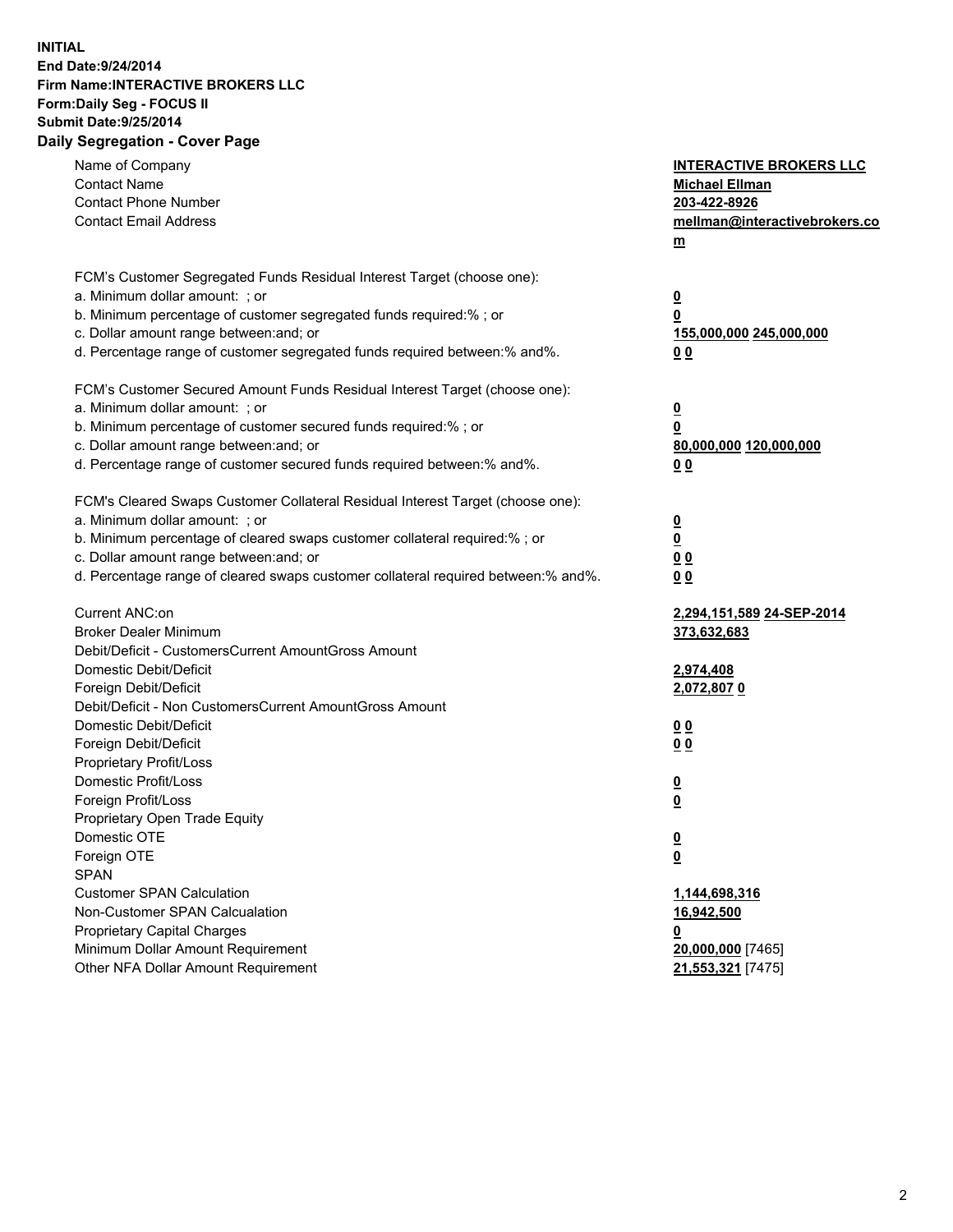## **INITIAL End Date:9/24/2014 Firm Name:INTERACTIVE BROKERS LLC Form:Daily Seg - FOCUS II Submit Date:9/25/2014 Daily Segregation - Secured Amounts**

|                | Daily Jegregation - Jeculed Aniounts                                                                       |                                   |
|----------------|------------------------------------------------------------------------------------------------------------|-----------------------------------|
|                | Foreign Futures and Foreign Options Secured Amounts                                                        |                                   |
|                | Amount required to be set aside pursuant to law, rule or regulation of a foreign                           | $0$ [7305]                        |
|                | government or a rule of a self-regulatory organization authorized thereunder                               |                                   |
| 1.             | Net ledger balance - Foreign Futures and Foreign Option Trading - All Customers                            |                                   |
|                | A. Cash                                                                                                    | 314,118,974 [7315]                |
|                | B. Securities (at market)                                                                                  | $0$ [7317]                        |
| 2.             | Net unrealized profit (loss) in open futures contracts traded on a foreign board of trade                  | 2,229,610 [7325]                  |
| 3.             | Exchange traded options                                                                                    |                                   |
|                | a. Market value of open option contracts purchased on a foreign board of trade                             | <u>125,358</u> [7335]             |
|                | b. Market value of open contracts granted (sold) on a foreign board of trade                               | -591,767 [7337]                   |
| 4.             | Net equity (deficit) (add lines 1. 2. and 3.)                                                              | 315,882,175 [7345]                |
| 5.             | Account liquidating to a deficit and account with a debit balances - gross amount                          | 2,072,807 [7351]                  |
|                | Less: amount offset by customer owned securities                                                           | 0 [7352] 2,072,807 [7354]         |
| 6.             | Amount required to be set aside as the secured amount - Net Liquidating Equity                             | 317,954,982 [7355]                |
|                | Method (add lines 4 and 5)                                                                                 |                                   |
| 7.             | Greater of amount required to be set aside pursuant to foreign jurisdiction (above) or line                | 317,954,982 [7360]                |
|                | 6.                                                                                                         |                                   |
|                | FUNDS DEPOSITED IN SEPARATE REGULATION 30.7 ACCOUNTS                                                       |                                   |
| $\mathbf{1}$ . | Cash in banks                                                                                              |                                   |
|                | A. Banks located in the United States                                                                      | 335,392,092 [7500]                |
|                | B. Other banks qualified under Regulation 30.7                                                             | 0 [7520] 335,392,092 [7530]       |
| 2.             | Securities                                                                                                 |                                   |
|                | A. In safekeeping with banks located in the United States                                                  | $0$ [7540]                        |
|                | B. In safekeeping with other banks qualified under Regulation 30.7                                         | 0 [7560] 0 [7570]                 |
| 3.             | Equities with registered futures commission merchants                                                      |                                   |
|                | A. Cash                                                                                                    | $0$ [7580]                        |
|                | <b>B.</b> Securities                                                                                       | $0$ [7590]                        |
|                | C. Unrealized gain (loss) on open futures contracts                                                        | $0$ [7600]                        |
|                | D. Value of long option contracts                                                                          | $0$ [7610]                        |
|                | E. Value of short option contracts                                                                         | 0 [7615] 0 [7620]                 |
| 4.             | Amounts held by clearing organizations of foreign boards of trade                                          |                                   |
|                | A. Cash                                                                                                    | $0$ [7640]                        |
|                | <b>B.</b> Securities                                                                                       | $0$ [7650]                        |
|                | C. Amount due to (from) clearing organization - daily variation                                            | $0$ [7660]                        |
|                | D. Value of long option contracts                                                                          | $0$ [7670]                        |
|                | E. Value of short option contracts                                                                         | 0 [7675] 0 [7680]                 |
| 5.             | Amounts held by members of foreign boards of trade                                                         |                                   |
|                | A. Cash                                                                                                    | 81,213,866 [7700]                 |
|                | <b>B.</b> Securities                                                                                       | $0$ [7710]                        |
|                | C. Unrealized gain (loss) on open futures contracts                                                        | 4,372,742 [7720]                  |
|                | D. Value of long option contracts                                                                          | 125,364 [7730]                    |
|                | E. Value of short option contracts                                                                         | -591,791 [7735] 85,120,181 [7740] |
| 6.             | Amounts with other depositories designated by a foreign board of trade                                     | $0$ [7760]                        |
| 7.             | Segregated funds on hand                                                                                   | $0$ [7765]                        |
| 8.             | Total funds in separate section 30.7 accounts                                                              | 420,512,273 [7770]                |
| 9.             | Excess (deficiency) Set Aside for Secured Amount (subtract line 7 Secured Statement<br>Page 1 from Line 8) | 102,557,291 [7380]                |
| 10.            | Management Target Amount for Excess funds in separate section 30.7 accounts                                | 80,000,000 [7780]                 |
| 11.            | Excess (deficiency) funds in separate 30.7 accounts over (under) Management Target                         | 22,557,291 [7785]                 |
|                |                                                                                                            |                                   |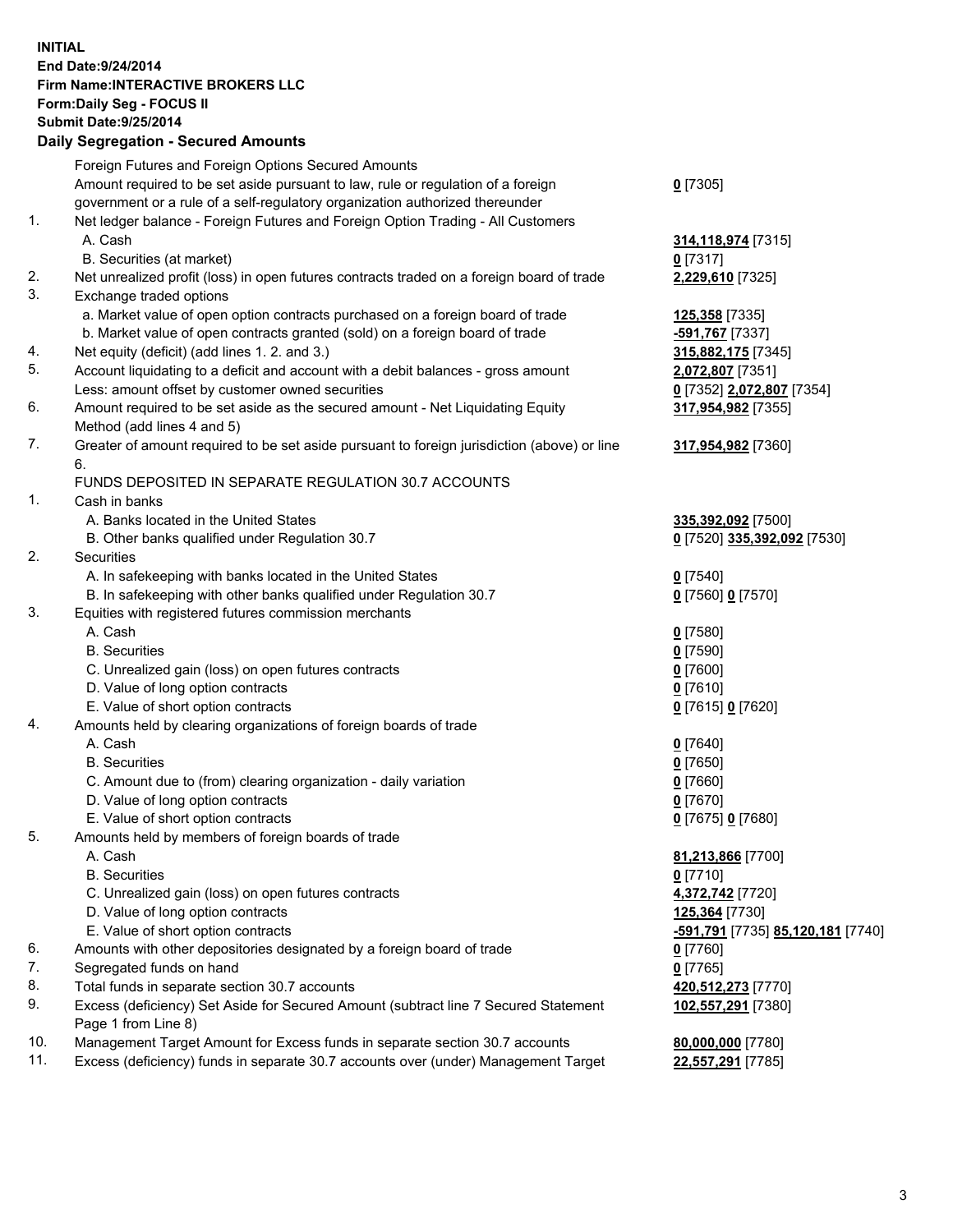**INITIAL End Date:9/24/2014 Firm Name:INTERACTIVE BROKERS LLC Form:Daily Seg - FOCUS II Submit Date:9/25/2014 Daily Segregation - Segregation Statement** SEGREGATION REQUIREMENTS(Section 4d(2) of the CEAct) 1. Net ledger balance A. Cash **2,370,980,618** [7010] B. Securities (at market) **0** [7020] 2. Net unrealized profit (loss) in open futures contracts traded on a contract market **-6,874,409** [7030] 3. Exchange traded options A. Add market value of open option contracts purchased on a contract market **121,575,315** [7032] B. Deduct market value of open option contracts granted (sold) on a contract market **-167,100,025** [7033] 4. Net equity (deficit) (add lines 1, 2 and 3) **2,318,581,499** [7040] 5. Accounts liquidating to a deficit and accounts with debit balances - gross amount **2,974,408** [7045] Less: amount offset by customer securities **0** [7047] **2,974,408** [7050] 6. Amount required to be segregated (add lines 4 and 5) **2,321,555,907** [7060] FUNDS IN SEGREGATED ACCOUNTS 7. Deposited in segregated funds bank accounts A. Cash **384,457,782** [7070] B. Securities representing investments of customers' funds (at market) **1,107,055,807** [7080] C. Securities held for particular customers or option customers in lieu of cash (at market) **0** [7090] 8. Margins on deposit with derivatives clearing organizations of contract markets A. Cash **9,265,848** [7100] B. Securities representing investments of customers' funds (at market) **113,524,833** [7110] C. Securities held for particular customers or option customers in lieu of cash (at market) **0** [7120] 9. Net settlement from (to) derivatives clearing organizations of contract markets **4,835,504** [7130] 10. Exchange traded options A. Value of open long option contracts **1,668,409** [7132] B. Value of open short option contracts **-3,951,692** [7133] 11. Net equities with other FCMs A. Net liquidating equity **-42,865,964** [7140] B. Securities representing investments of customers' funds (at market) **959,991,522** [7160] C. Securities held for particular customers or option customers in lieu of cash (at market) **0** [7170] 12. Segregated funds on hand **0** [7150] 13. Total amount in segregation (add lines 7 through 12) **2,533,982,049** [7180] 14. Excess (deficiency) funds in segregation (subtract line 6 from line 13) **212,426,142** [7190] 15. Management Target Amount for Excess funds in segregation **155,000,000** [7194]

16. Excess (deficiency) funds in segregation over (under) Management Target Amount Excess

**57,426,142** [7198]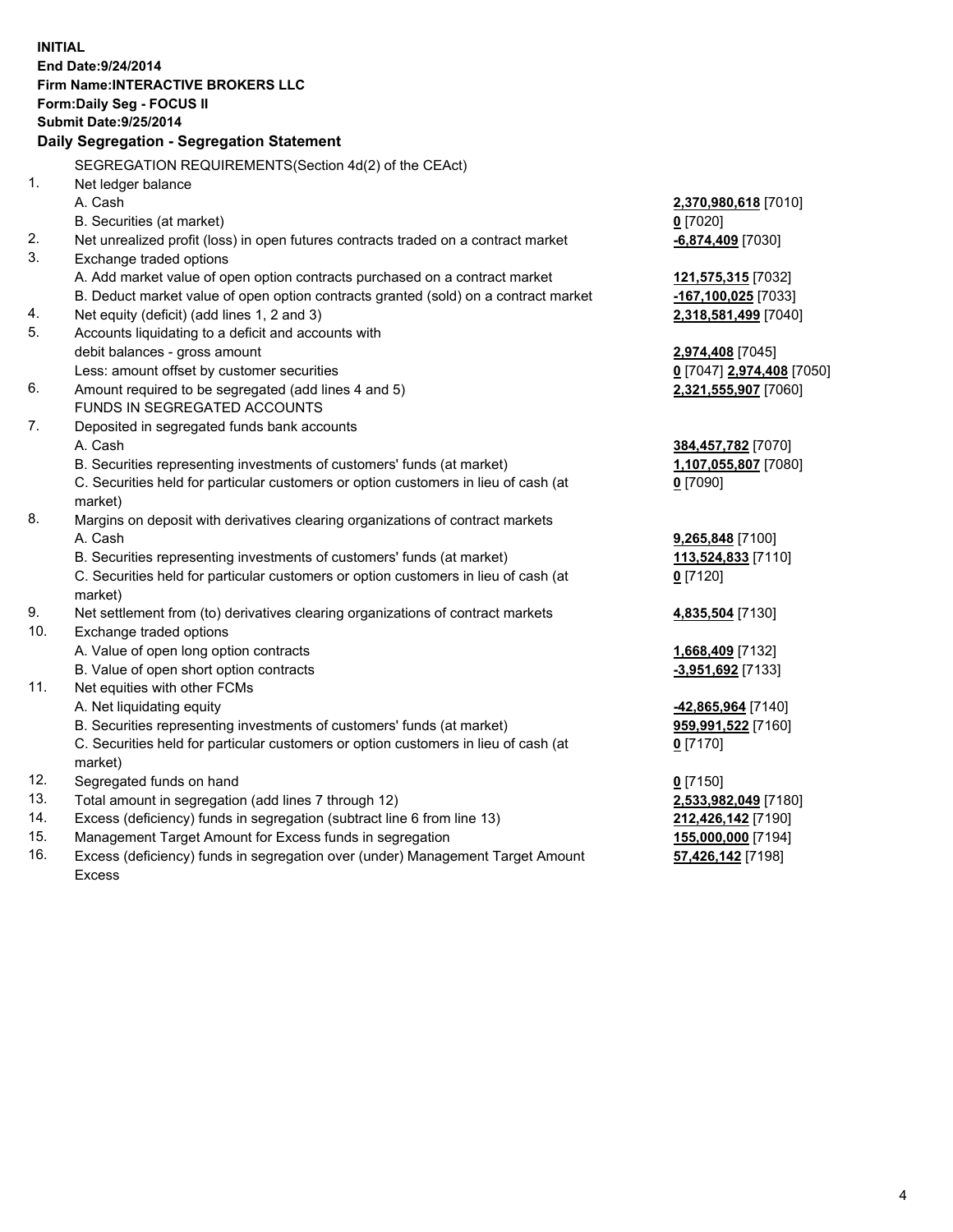## **INITIAL End Date:9/24/2014 Firm Name:INTERACTIVE BROKERS LLC Form:Daily Seg - FOCUS II Submit Date:9/25/2014 Daily Segregation - Supplemental**

| $\blacksquare$               | Total gross margin deficiencies - Segregated Funds Origin                              | 3,652 [9100] |
|------------------------------|----------------------------------------------------------------------------------------|--------------|
| $\blacksquare$               | Total gross margin deficiencies - Secured Funds Origin                                 | 8,649 [9101] |
| $\blacksquare$               | Total gross margin deficiencies - Cleared Swaps Customer Collateral Funds Origin       | $0$ [9102]   |
| $\blacksquare$               | Total gross margin deficiencies - Noncustomer and Proprietary Accounts Origin          | $0$ [9103]   |
| $\blacksquare$               | Total number of accounts contributing to total gross margin deficiencies - Segregated  | 1 [9104]     |
|                              | Funds Origin                                                                           |              |
| $\blacksquare$               | Total number of accounts contributing to total gross margin deficiencies - Secured     | $2$ [9105]   |
|                              | Funds Origin                                                                           |              |
| $\qquad \qquad \blacksquare$ | Total number of accounts contributing to the total gross margin deficiencies - Cleared | $0$ [9106]   |
|                              | Swaps Customer Collateral Funds Origin                                                 |              |
| ۰                            | Total number of accounts contributing to the total gross margin deficiencies -         | $0$ [9107]   |
|                              | Noncustomer and Proprietary Accounts Origin                                            |              |
| $\overline{\phantom{a}}$     | Upload a copy of the firm's daily margin report the FCM uses to issue margin calls     |              |
|                              | which corresponds with the reporting date.                                             |              |

09.24.2014 Commodity Margin Deficiency Report.xls